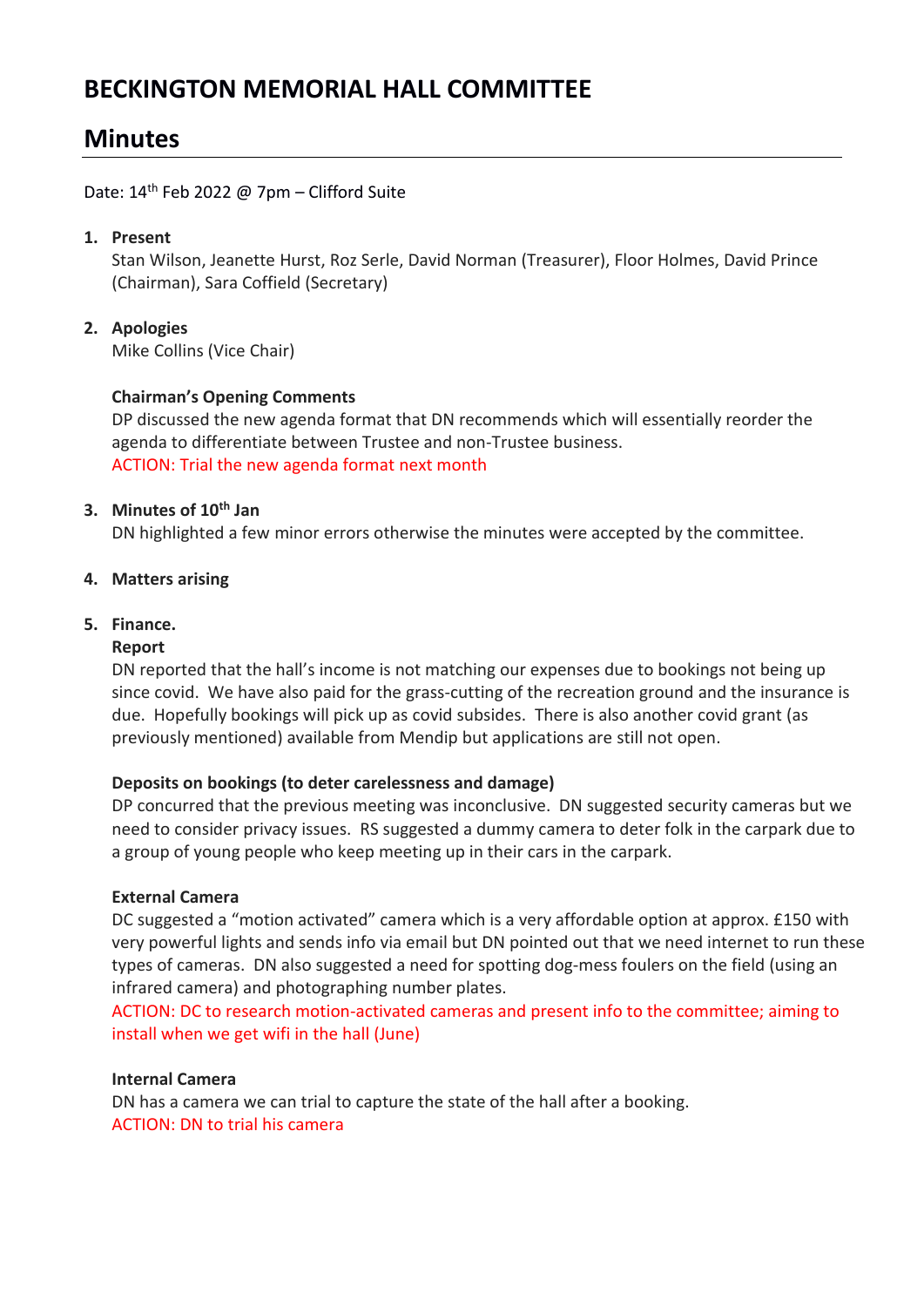### **6. Maintenance:**

**Review of maintenance inspection schedule**

#### **January report**

DP referred to the January maintenance report emailed to the committee which essentially highlighted the need for a new cigarette butt bin at the front of the hall.

### **Feb Report**

ACTION: DC to do the February maintenance report

#### **Security Numbers**

SW highlighted that there were some numbers missing on the tables in the main hall ACTION: DN to replace the missing numbers on the tables in the main hall

#### **Play Area**

RS pointed out that the play area maintenance report is separate from the maintenance sheet. ACTION: DN to find/design the play area maintenance sheet

#### **Hall Redecoration**

FH reported that her team have saved the hall approx. £2.5k and there has been positive feedback from the Hirers. DP gratefully thanked FH and her team.

#### **Changing Rooms**

DP queried whether these need sprucing up. The committee agreed that we would look at what we want to do with this space once the new pavilion is built so that the cricket club are no longer using the changing rooms.

#### **Freezer**

DP queried whether the Panto really does want the freezer as it is unsightly inside. ACTION: FH to ask the Panto if they want the freezer and if so can someone clean it?

#### **Tree Safety Report (SW)**

SW referred to the recent tree safety report which indicates nothing major and recommended going ahead with the proposals at a cost of £670. DP seconded and SW relayed that it should be done in 4-5 weeks time.

ACTION: SW to give the go-ahead

# **7. Hiring and Hirers.**

**Post Covid Situation.** 

#### **Bar Permissions**

17-19/6: Wedding Party - C&G bar (they hold a personal license) SW has met the hirers twice. They live in Frome. **Agreed.**  ACTION: SC to ask for a postal address

#### 30/4: Surprise Party – 40 and 60yr old

*"its a joint 40th and 60th birthday party for one male and a female the ages range from 3 to 85 years old. It's ore close friends and family attending." (booked with us before for 30/50th birthdays)* **Chelsea Pitt. 6 Warminster Road**

ACTION: SC to confirm that they are bring their own alcohol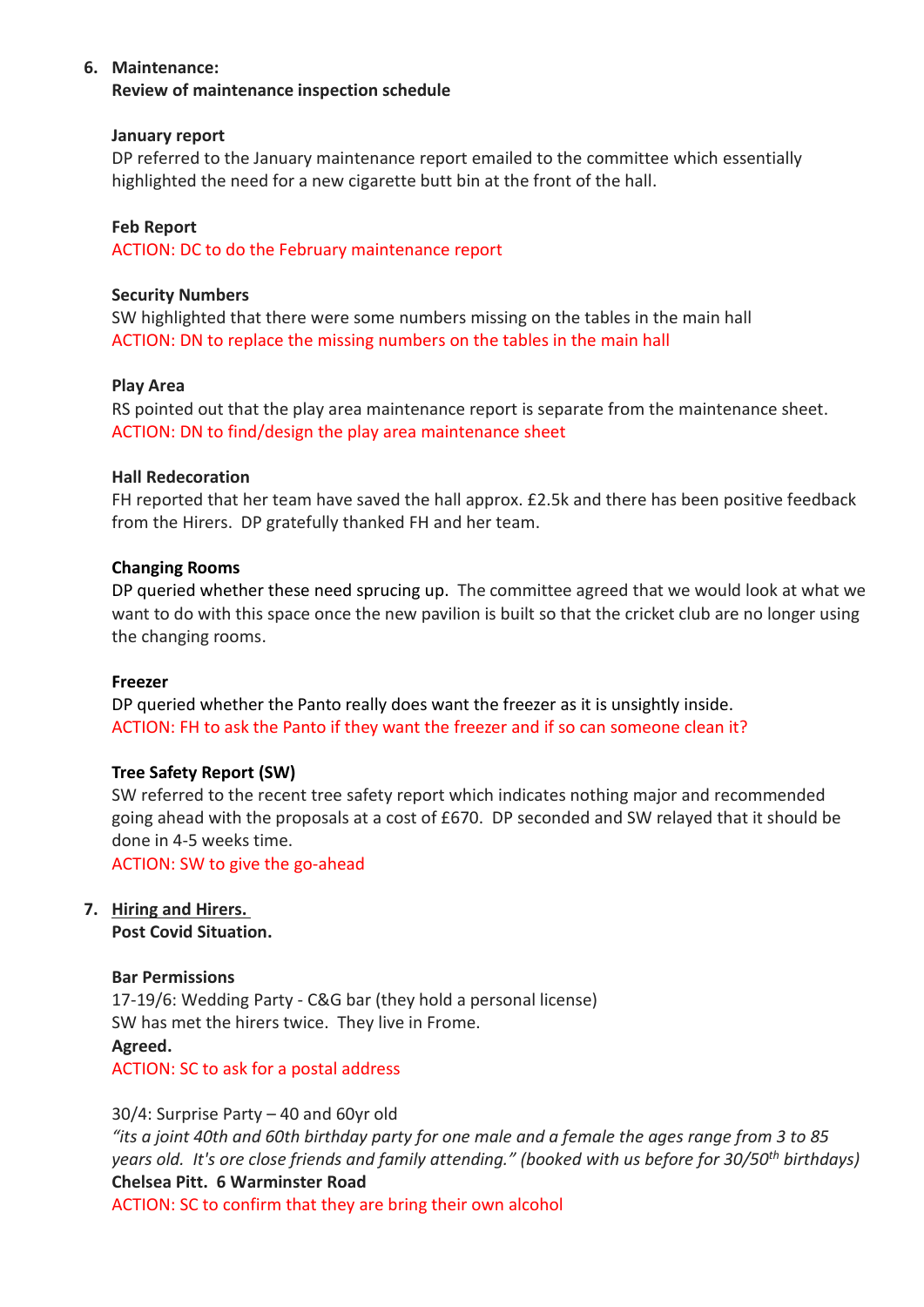$30<sup>th</sup>$  Birthday –  $19<sup>th</sup>$  Nov "it will mainly be close family who are also from the village with just a small number of friends so it will be 70 year olds down to small children also" **Becky Macey. 12 Great Dunns.** ACTION: SC to confirm that they are bring their own alcohol

# ACTION: SC to start adding names and bar details

### **8. Grants and Fundraising events.**

FH reported that the panto profit is approx. £5k ACTION: FH to give a full upate at the next meeting

### **Grass-cutting**

JH reported that she has been unable to get hold of Paula Fox although the Parish Council do seem to be in flux at the moment with a locum-clerk. ACTION: SW to give JH some contact details

#### **Fireworks**

DC has kindly agreed to lead a subcommittee to organise this November event. He will contact the representative of Wiltshire Fireworks.

#### **Platinum Jubilee**

There has been a discussion on the Beckington FB page but nothing conclusive. The committee queried whether to lend out the tables and chairs. Inconclusive currently.

# **9. Major Projects.**

# **Boundary Fence**

DC pointed out that the existing concrete fence posts look strong enough to have wooden batons attached to hold the rails. This would cut costs considerably. He will look at them. JH suggested contacting Maidment Fencing. DN mentioned that the wire netting on the current fence could be easily improved in the short term, if someone has a long enough ladder. ACTION: DC to take a look at the boundary fence

# **10. BCC Proposal.**

# **BCC requests re fence, clock and banners.**

The Cricket Club have been promoted and are required to provide a clock. The hall clock is broken. DN informed the committee that he has a contact in Timsbury – an independent clock restorer who is hopefully affordable and will do a good job.

Banners - DP queried the use of advertising banners and it was suggested that the hall might be able to take 50% although SW is not impressed.

#### **11. Network/Facebook**

JH has been urging people to come and book the hall in its redecorated and desirable state! The Network submission date is 20<sup>th</sup> Feb

ACTION: FH to report panto outcome to JH; and JH to liase with HD (BMH Facebook page)

#### **Facebook**

JH reported no coordination with Network as yet ACTION: JH to liaise with HD